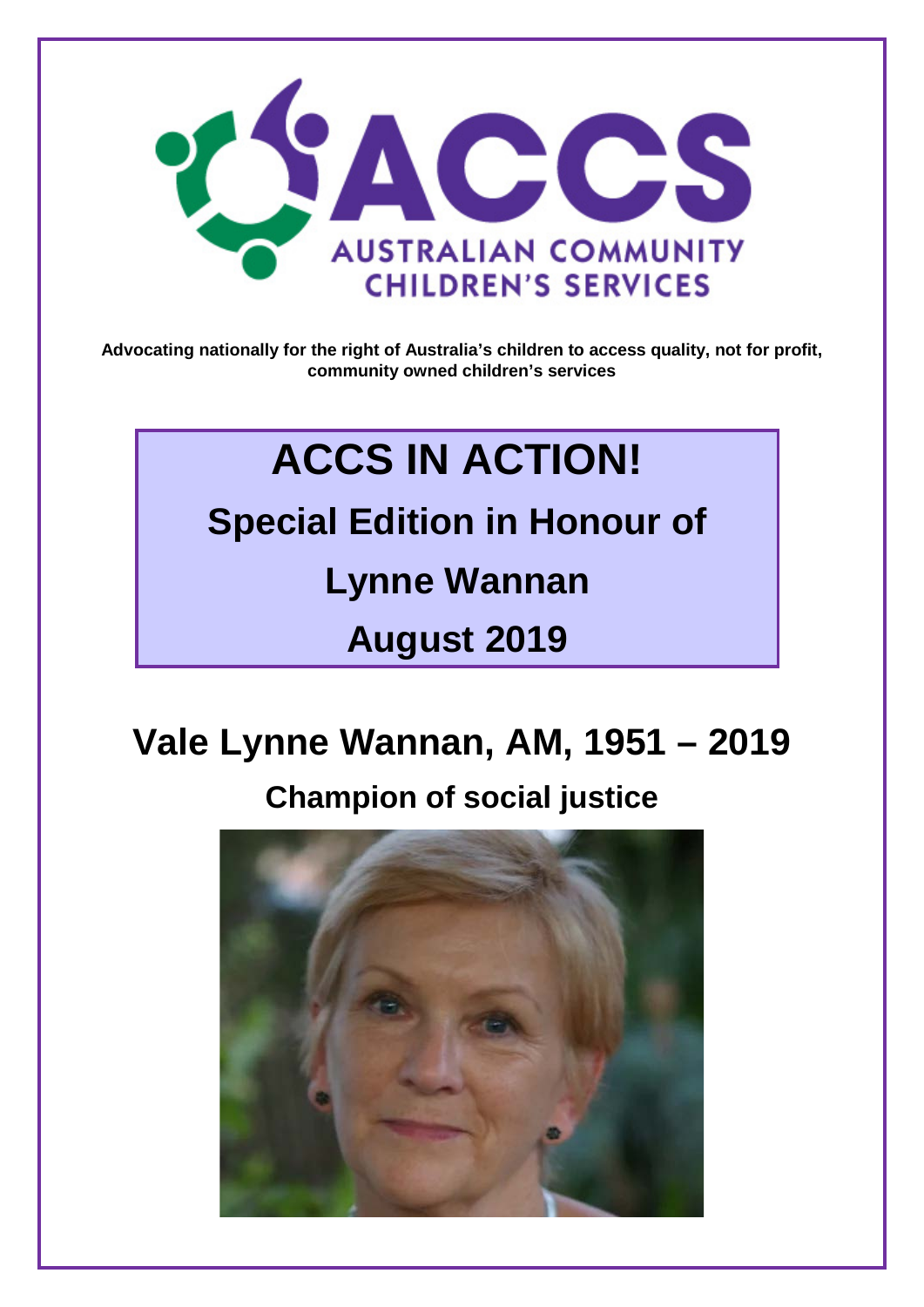#### **Prue Warrilow, National Convenor**

This is a special edition of ACCS In Action to honour the contribution of Lynne Wannan who was National Convenor for 12 of the 37 years of ACCS/NACBCS, from 1996 to 2008.

This edition includes tributes from early childhood colleagues across Australia who knew Lynne and worked with her. It also includes a detailed tribute from colleagues in her philanthropic and consulting work which documents her personal life and her contribution across diverse sectors including vocational and higher education, educational toys and palliative care.

I had the great pleasure of working with Lynne very closely as convenor and deputy convenor of the then NACBCS. She led NACBCS during challenging and turbulent times in the children's services sector. During this time the first large corporate publicly listed company emerged as a player - ABC Early Learning; long day care centres had just lost operational funding and this was having a detrimental effect on services trying to seek savings without passing on the full cost of this loss to families through increased fees; there was dramatic growth in the number of children's services particularly in the private sector as supply did not keep up with demand; and the National Children's Services Forum (NCSF) commenced meeting bringing together national children's services peaks with a view to share information and take a collaborative approach to advocacy and lobbying.

Lynne was a passionate advocate for children and their right to access high quality not-for-profit children's services; this was just part of her DNA and she never let an opportunity pass to put this to whoever she was speaking with calmly or in a more forthright way if that was required. At NCSF meetings this could create some interesting and fierce conversations and debates around the table as the burgeoning for-profit sector was represented initially by two separate associations; one of whom was moderate and willing to engage in conversations while not always agreeing on the content, and the other I can only describe as taking more extreme views that included no or limited regulatory frameworks and no need for quality control through accreditation.

It is a tribute to Lynne's advocacy style that at the end of her time around the NCSF table the fierceness of the conversations had diminished and while the not-for-profit and for-profit groups were not necessarily on the same page on all

things there was certainly a much stronger respect and willingness to listen to diverse points of view; and Lynne had contributed to this significant change.

Lynne achieved many things in her time advocating for children but one of the things that stands out to me was her fierce advocacy around her concerns about the sustainability of ABC Learning, and the mismatch around the need to generate profit to shareholders while investing in good quality care for children. Lynne was asked to do a talking tour of Canada when Eddy Groves was planning an expansion of the ABC services into that country. There was great concern by a variety of not-for-profit groups and unions in Canada about the negative impact this expansion could have on the children's services. Lynne did a month-long tour talking every day to different groups in many different provinces about her issues and concerns about the publicly listed forprofit children's services model and the negative impact this was having on children attending these services. Lynne was so successful on this tour she managed to convince governments that the proposed ABC Early Learning invasion would not be a good thing for Canadian children. It did not happen.

It was a great privilege working with Lynne, seeing her get that glint in her eye when she was on to something that would get traction with a politician. She was so skilful and eloquent in articulating why not-for-profit children's services were good for children, families and their community. How they worked towards engaging children and families experiencing disadvantage and vulnerability, welcoming these children into these services to help them get the very best start they could get in life long education. How they fulfilled social justice principles. How they build social capital.

I bumped into Lynne earlier this year when we both attended a National Press Club launch of the Launch into Learning campaign. We hadn't seen each other for some years and it was wonderful catching up with her. At this point Lynne had given up much of the voluntary work she was involved in; however she had not given up her role on the board of Goodstart Early Learning which ironically was a not-for-profit organisation that took over many of the ABC Early Learning centres. It was wonderful to see the glint in her eye and know that the fire was still in her belly for children having the right to access high quality not-for-profit children's services.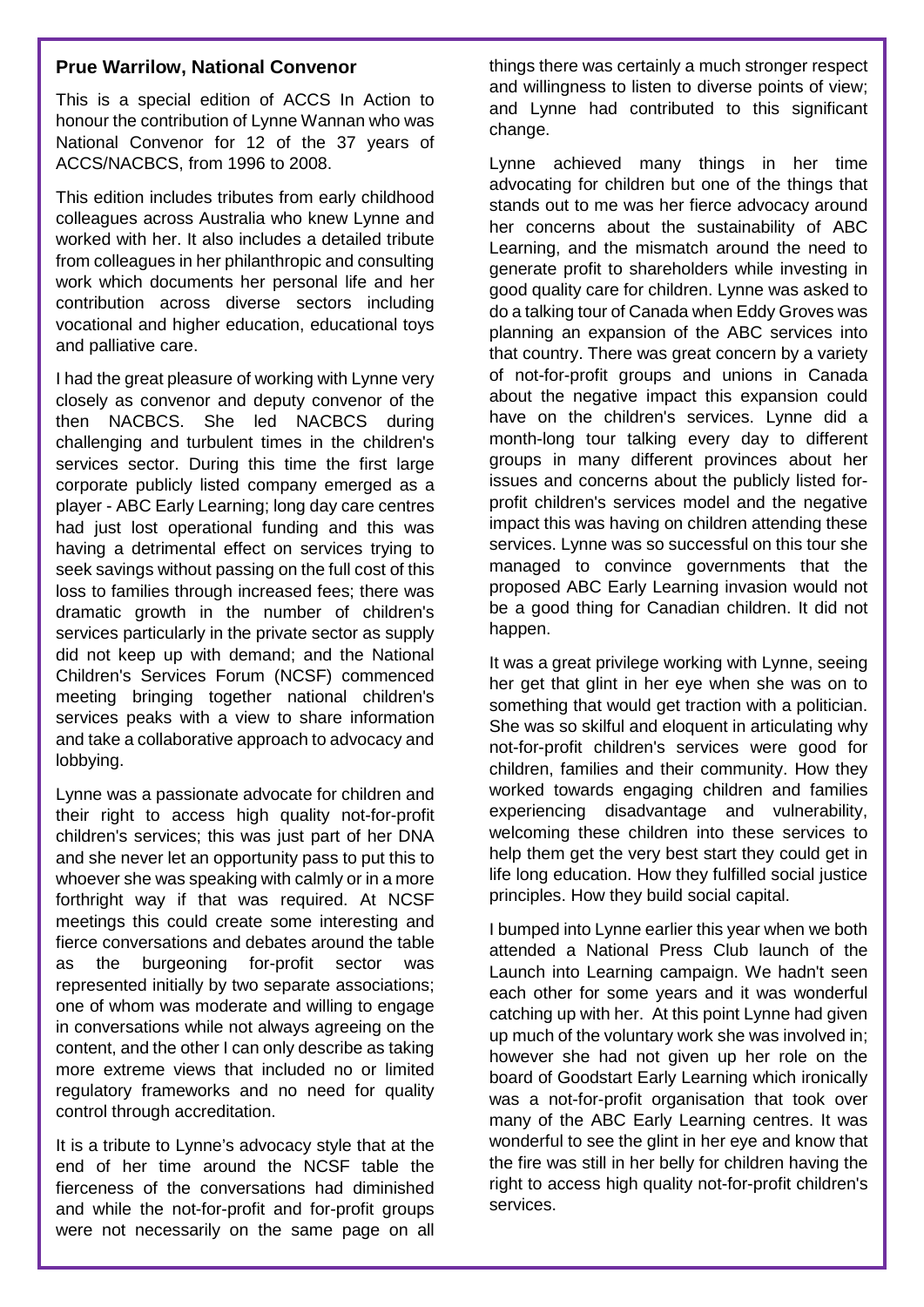**Trudy Wyse, Marion Webster, OAM, and Terry Bracks, AM, founding chair, Western Chances**

The Age and Sydney Morning Herald July 24, 2019

Activist, advocate, champion of social justice, community builder, policymaker, mother, wife, sister, and friend, Lynne Wannan died on June 13. Lynne's life was a rich and meaningful one, with consistent themes of social justice and the status of women running through it.

Her father, Allan, a systems analyst, and mother, Betty, an early years educator who successfully completed her doctorate, *A History of Early Childhood Services in Victoria*, at the age of 81, headed a tightly knit family. Her three sisters, Elizabeth, Sue and Pearl, and brother, Michael, moved house and schools often, which helped to hone Lynne's social skills and ability to make and keep friends, a quality that stayed with her throughout her life.

On leaving school Lynne trained as a secondary teacher but, after a short time at Colac High School, realised that this career was not for her. With her sharp policy brain, acute political savvy and fierce commitment to social justice, community organising and women's rights, Lynne became a recognised expert and advocate across a wide range of policy areas.

She became a nationally recognised expert and advocate for early childhood services in Australia and a major influence on progressive children's services policy at commonwealth and state levels.

She was committed to accessible, affordable, community controlled child care services and saw and spoke out about the dangers of privatising childcare and providing subsidies to the commercial sector long before others.

She chaired Community Child Care Victoria, the Victorian Children's Council and the National Association of Community Based Children's Services and served on a range of other government and non-government children's service advisory bodies. More recently, Lynne was an inaugural director of Goodstart Early Learning, which purchased the failed ABC childcare business and is now a highly successful social enterprise, with more than 600 early learning centres.

Her influence in the early childhood sector was not limited to Australia. In 2005, Lynne was invited to tour Canada. She addressed the National Press Club, met provincial and national governments and gave numerous public lectures warning of the hidden costs and corrosive effects of opening up

children's services to a private sector focused more on profit than quality of service. The tour proved to be pivotal in Canada avoiding the same costly mistakes made in Australia.

With an entrepreneurial spirit Lynne, frustrated with the lack of an accessible retail shop offering educational toys for her two young children, decided on a whim to start one; Hop, Step & Jump: educational toys.

In her typical adventurous manner she headed to New York, stayed in a friend's apartment and went to the world's biggest toy fair, only to be overwhelmed and return with nothing more than a new work of art.

HS&J remained a destination shop for young families from 1992 to 2002. In particular, the shop provided aids for children with a disability and provided advice to parents on early childhood development. Lynne's ability to connect her understanding of both the public and private sectors was unusual. Shortly after starting HS&J she became the founding chair of the Independent Toy Specialist of Australia and the Victorian Premier's Women's Consultative Council.

Lynne made a significant contribution to postsecondary education, serving as chair of the Adult Community and Further Education Board, a commissioner on the Victorian Skills Commission and the founding deputy chancellor of Victoria University of Technology

Her passion for education and the west led to her being the founding deputy chair of Western Chances, a scholarship organisation in the west. The more than 3000 young people who have been able to finish and extend their education and career opportunities are part of her legacy.

In 2008, Lynne was appointed director of the newly formed Office for the Community Sector within the Victorian government, explicitly to build capacity and achieve reform within the sector. She brought her community development experience, policy development expertise, knowledge of the community sector and well-practised influencing and negotiation skills to the role. Under Lynne's leadership the pace of much-needed regulatory reform increased, workforce and governance capability improved and relationships between government and the sector strengthened. This work became a model for community sector reform across Australia.

She was a devoted mother to Tom and Eliza and step-mother to Ben and Bec. Lynne was an efficient, effective worker meaning that when she arrived home she was always available and present for the family. She was never short of providing interesting experiences for her family, including a world tour in 1991 to study multi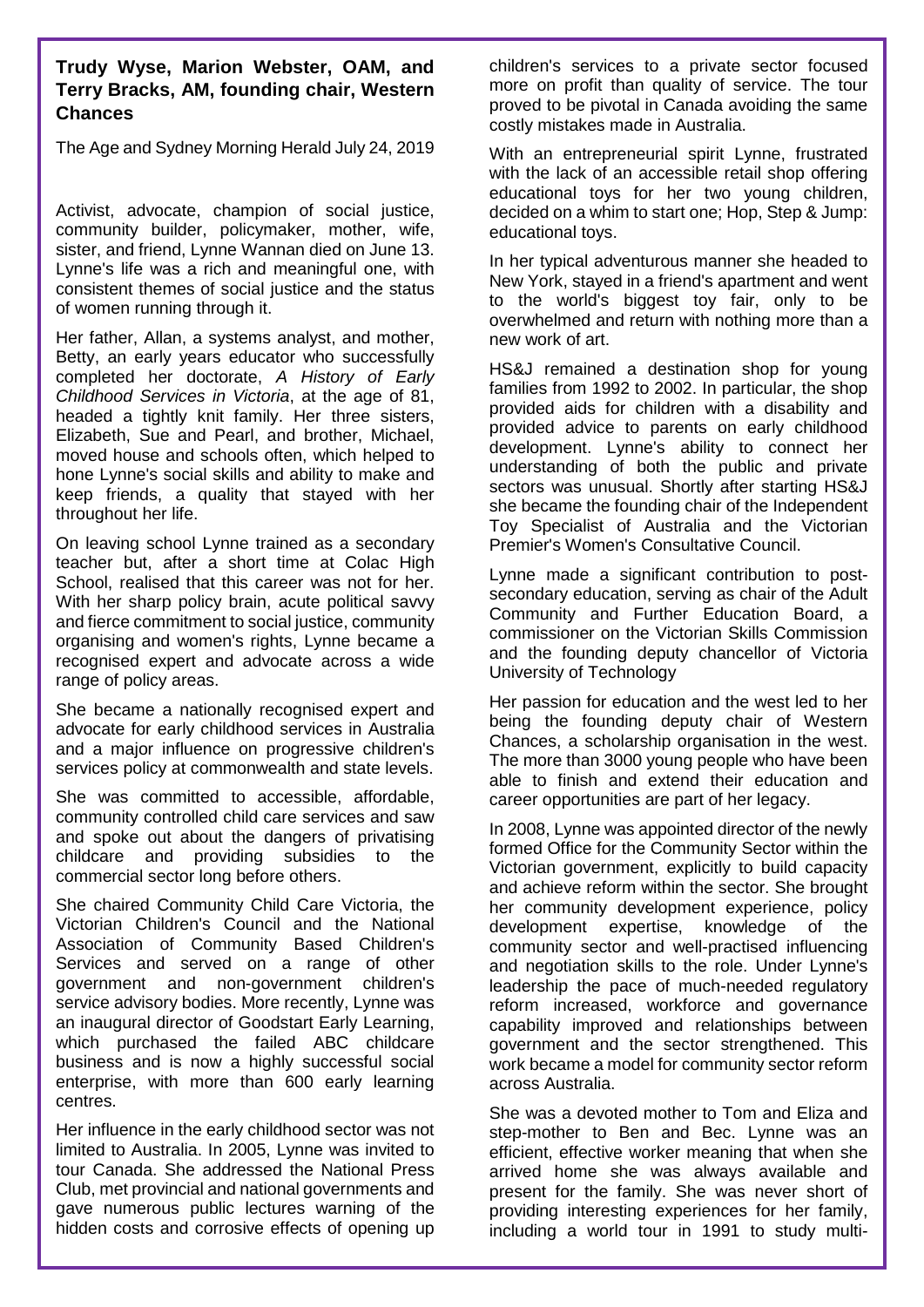campus tertiary education bodies, which she undertook with her husband, Hayden, and two young children, Tom, aged three, and Eliza, one.

It was not uncommon for her to suggest that the family should "have a holiday in their own city" and create a fun weekend together staying in a city hotel.

Lynne had an adventurous, spontaneous side to her, from early travels as a young woman in South America to resigning from secure jobs, starting a leading women's consulting firm with her close women friends to waking her husband to tell him she was going to start an educational toy shop and fly to a New York toy fair.

Lynne was honoured for her contributions to public life, becoming a member of the Order of Australia in 2007 and inducted into the Victorian Honour Role of Women in 2009.

Diagnosed with lung cancer more than six years ago, Lynne and husband Hayden Raysmith set about making the best of the time they had left. Travelling overseas but also taking the challenge of travelling on every Melbourne rail line to the end. They were a tight and loving couple, dancing through life together.

Her policy work became personal through her work on palliative care policy and her contribution to the dying with dignity legislation, ensuring there are end-of-life choices that suit everyone.

If you knew Lynne in any capacity, you were truly blessed.

#### **Frances Snedden, ACCS/NACBCS Queensland State Delegate 1996-2001, 2004-2013**

As the Queensland State Delegate to the Australian Community Children's Services (previously NACBCS) for many years, I have had the absolute privilege of knowing and working alongside Lynne and experiencing the first of her many passions - the right of children and families to have the choice to access quality community owned and controlled children's services.

Lynne's work in the sector has been an inspiration to many early childhood advocates both in Victoria and across Australia. A committed and skilled lobbyist, she has also left a marked impression in many other community service areas in Victoria. Lynne's many achievements are a testament to her unquestionable drive and commitment. I have no doubt her life's work will be continued by many colleagues inspired by her passion to continue to improve opportunities for all those who were touched by the various aspects of her life's work in the community sector, in early childhood education and palliative care.

I am confident in speaking on behalf of the many community early years services across metropolitan, rural and remote Queensland to express sincere appreciation for Lynne's work in the sector. Some were fortunate to have met and known her, others who haven't had this opportunity are fortunate to experience the benefits of her great work.

#### **Barbara Romeril, Executive Director of Community Child Care (Victoria) & National Secretary of NACBCS/ACCS 2001-2012**

Lynne Wannan was a fierce and relentless advocate for community owned and operated children's services. She spoke to power fearlessly about why communities are better placed to run services than commercial businesses or publicly listed corporations generating profits for shareholders. And she came up with policy ideas that solved problems for governments while building the community owned services sector.

I will be forever grateful for the 11 years I worked closely with her at Community Child Care and its national peak body NACBCS (now ACCS) and the opportunity it gave me to learn from her about how to influence government policy for the benefit of communities.

I was in the room in the early 2000s when Lynne pitched the idea to the Victorian Government of a program of capital grants to support the building of new facilities in which communities can operate children's services. And so the Children's Facilities Capital Program began and continues to this day, promoting integrated service delivery where families can access early childhood education and care, health and development and family services at one place.

Many times I saw Lynne stare down the advocates and apologists for the commercial child care sector. She never bowed to the prevailing view that commercial child care is with us forever and so we must just make the best of it. She was eloquent and persuasive in articulating what is unique and crucially important to preserve in not-for-profit community child care – deep engagement with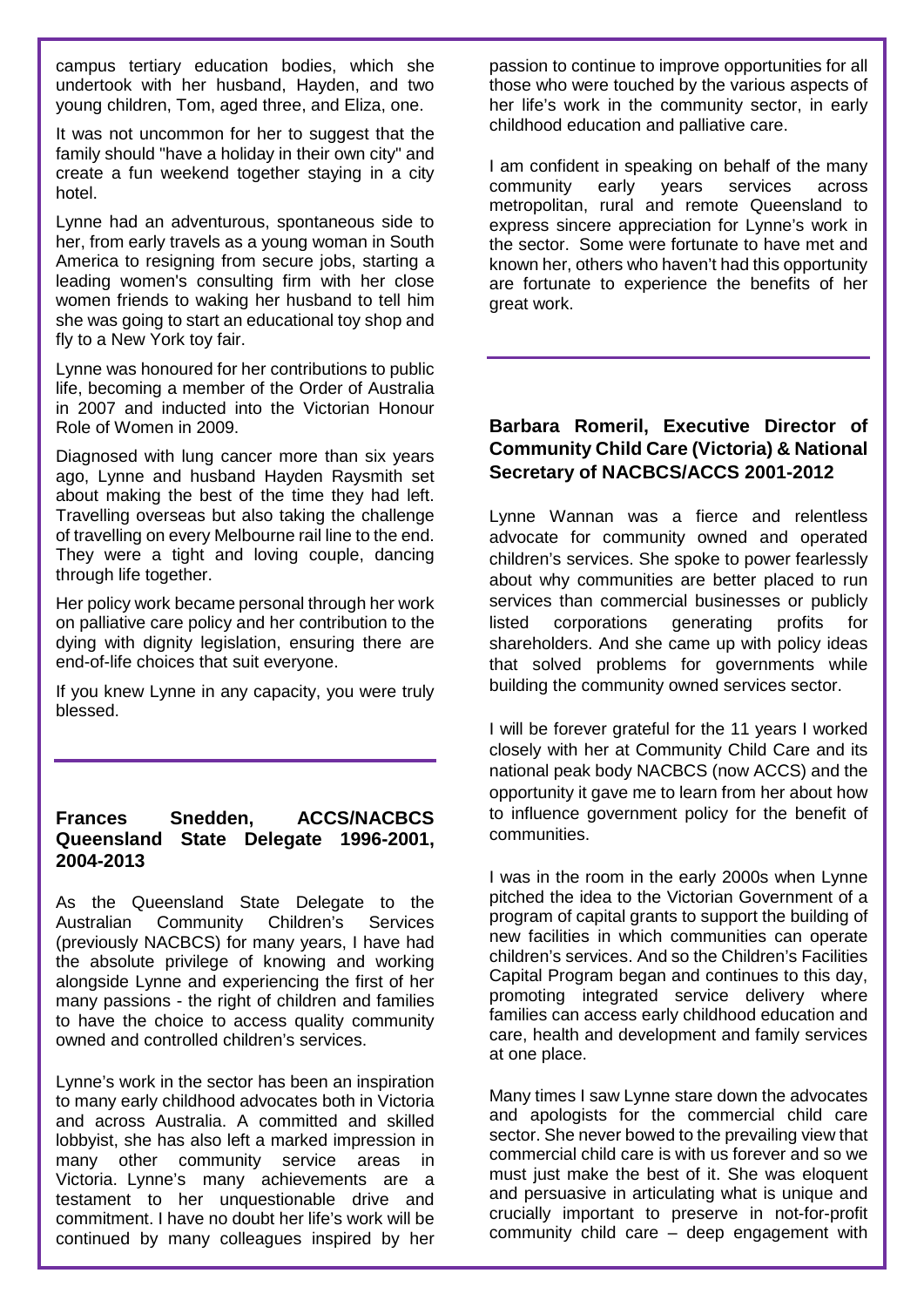families as partners, not customers; inclusion of all parts of a community, not just the good payers; and crucially, an undivided focus on best practice, not best profits.

A memorable instance was at the end of a formal dinner with the first ever Minister for Children in Australia, Larry Anthony. Some mischievous bureaucrat had placed Lynne and I right next to the representatives of the commercial sector. After an evening of banter, fuelled by a few glasses of wine, the chap next to Lynne suggested he had convinced her to change her views on his members. She replied with a firm 'No!' and a sharp slap on his arm leaving him in no doubt that her convictions were unchanged.

I was in the room when Lynne met with Education Minister and Deputy Prime Minister Julia Gillard to discuss the failure of ABC Learning and the first words out of Lynne's mouth were 'I told you so.' Because she had – she never stopped forcefully stating her conviction of the falsehood of claims by ABC Learning CEO Eddy Groves that child care can turn a profit for private investors while delivering quality services for young children and their families.

Lynne worked tirelessly to warn the major sponsors of community child care – churches, welfare organisations, local governments and some state/territory governments – who were being lured into commercial arrangements with ABC with the promise of shared profits.

And she was ultimately shown to be correct – ABC Learning failed spectacularly and she was there to assist the Australian Government to find ways to build up the capacity of the community sector to step in and keep the services going for all the families who relied on them.

It is fitting that Lynne took a seat on the Board of Goodstart, the not-for-profit organisation that took over most of the ABC centres. She continued to work actively to improve the quality and community connectedness of the Goodstart services, travelling throughout Australia to visit their centres, while enduring painful and debilitating treatments for lung cancer.

I treasure memories of the many trips we made to Canberra for meetings of the National Children's Services Forum that brought together national peak bodies representing every aspect of child care in an attempt to find consensus to take to government policy development. Given its wide diversity, the Forum often ground to a halt when divergent perspectives appeared irreconcilable. The group inevitably turned to Lynne to come up with a fresh take on the issue that enabled the group to move forward.

On a lighter note, I was impressed with Lynne's ability to pack several days' worth of clothing into a small shoulder bag of cabin luggage – she was physically a small person and so her clothes didn't take up much room. But she was a tower of strength when it came to finding solutions to social conundrums.

Despite her many achievements Lynne didn't rest on her laurels. She stayed focussed on the future and moved with the times. It was her initiative that resulted in the change of name from NACBCS to Australian Community Children's Services – putting 'Australia' up front to position us in the international context and streamlining our acronym to show policy makers that we are not stick in the past.

Lynne was a talented mentor. She showed me how to craft a message to cut through the noise and make a positive contribution through the media and through direct dialogue with policy makers. She believed in my ability to stand up for our shared values and to speak out with vigour and passion. I know many others who have learnt the craft of effective advocacy from her example. So her legacy will live on in the policies she championed and the many women she mentored.

#### **Celia Haddock, CEO Community Child Care (Victoria) and Secretary NACBCS 1991- 2001**

I had the great privilege of working closely with Lynne Wannan from 1991-2001 and she continued as a lifelong friend and mentor up until we sadly lost her on 13 June 2019. Lynne was a brilliant advocate and strategist who championed social justice and the rights of all families and their children to good quality affordable child care. She never took no for an answer from any level of government or opponent and would always come up with solutions and ideas to make the sector's aspirations a reality wherever possible.

Lynne led the community child care movement in Australia through a period of tumultuous change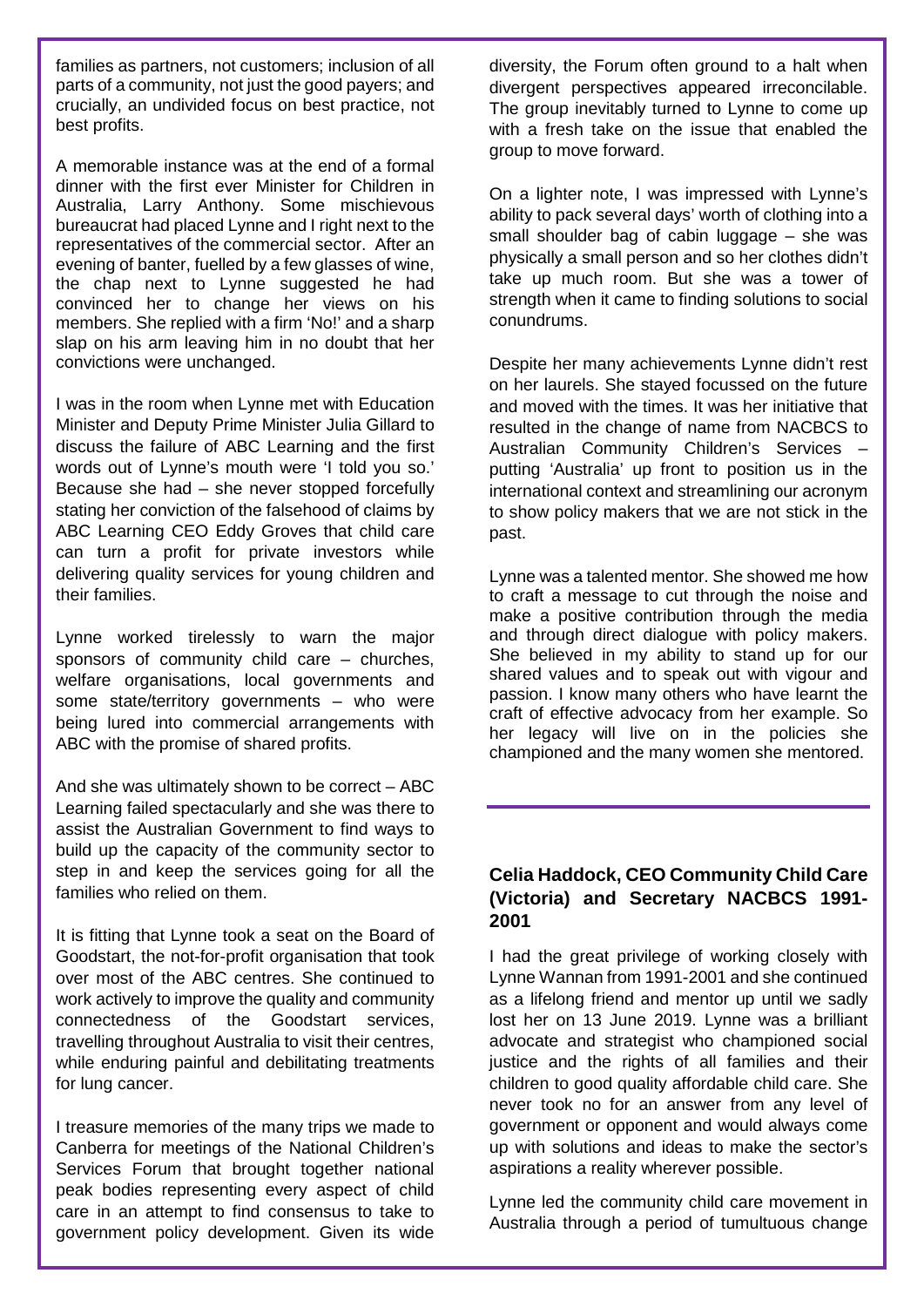including the removal of operational subsidies, the introduction of child care assistance, the introduction of a national child care accreditation system, the Government funding of the review of over 2,000 child care services nationally, and the expansion of private child care provision. She ensured that NACBCS always had a seat at the table advising Government, in national forums and stakeholder meetings.

Lynne was persistent, extremely resilient, brave and courageous with high levels of integrity and personal responsibility. This ensured she was well respected by Government Ministers, peak bodies, the private child care associations as well as many early childhood and out of school hours providers across Australia. She was also well known to them all as a passionate lobbyist and strategist who would always speak her mind and uphold the principles of the sector she represented.

This was all undertaken whilst Lynne and her husband Hayden were bringing up 2 wonderful children Tom and Eliza who were pre-schoolers at the time and using the very services Lynne was advocating for, running a successful educational toy retail business and heading up a national educational toy retailer and importer Association (in her spare time). She was a great role model for the women, families and services she represented and she built a bridge between the private and community sectors because she understood business and the balancing act between quality service provision and making a living.

I joined Community Child Care Victoria in 1991 as CEO and convinced Lynne to come on the Board as Chair not long after she had stepped down from the board to pursue her other opportunities. Lynne was then promptly elected as the National Chair of the then National Association of Community Based Children's Services (NACBCS) alongside Prue Warrilow as Deputy Chair and myself as Secretary. Those were heady days as we spent considerable time lobbying the Federal government to expand child care places and in particular Community Based Services. The National Child Care Ministerial Advisory Committee was established to advise the Federal Government on child care needs and Lynne worked tirelessly as a NACBCs delegate to represent the sector she was passionate about.

In 2008 Lynne was appointed Director of the Victorian Government's newly formed Office for the Community Sector and more recently, Lynne was an Inaugural Director of Goodstart Early Learning a highly successful national for-profit organisation operating over 600 early childhood services.

In 2007, Lynne was honoured for her contributions to public life being awarded a member of the Order of Australia and in 2009 she was inducted into the Victorian Women's Honour Role.

An amazing woman, advocate, mother, businesswoman and leader who brought so much positivity, hope and energy into many people's lives and made a real difference to the provision of quality affordable community children's services across Australia.

#### **Ros Cornish, Chief Executive Officer - Lady Gowrie Tasmania; Immediate Past National President – Early Childhood Australia**

Lynne Wannan was a woman of slight stature but with a large heart in respect to her commitment to community.

I recall meeting Lynne for the first time when she was the Chair of the former National Association Community Based Children's Service (NACBCS), now known as Australian Community Children's Services. Representing NACBCS, Lynne and her colleagues Celia Haddock, Barbara Romeril and Prue Warrilow attended the now defunct National Children's Services Forum (NCSF), a group of representatives from children's services peak bodies auspiced by Early Childhood Australia.

In the early days the NCSF was certainly a controversial and challenging group, bringing together then disparate groups to discuss and debate the key issues for the sector and be a conduit for input into government policy and practice. It was a time of the emergence of the private for-profit sector and Lynne being a passionate community-based advocate, her views were loud and clear. This made for rigorous and robust debate.

Despite often being at odds with some members, particularly the for-profit representatives, Lynne gained a great deal of respect by the way she went about advocacy. Her approach was always professional ensuring NACBCS position was reflective of evidence-based research. It would be fair to state that over time, Lynne became an integral member of the NCSF, always ensuring children and community were at the forefront and central to debate.